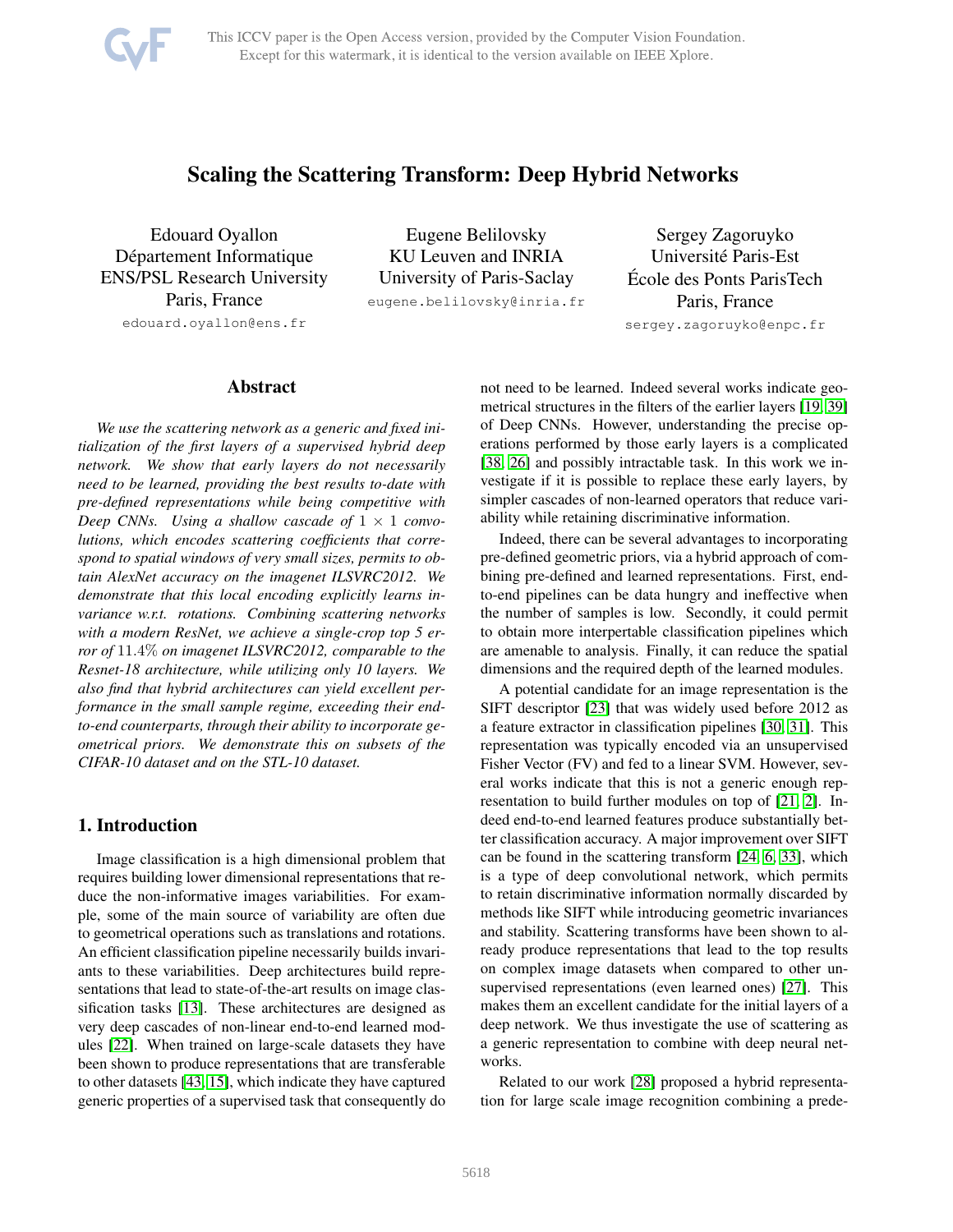fined representation and Neural Networks (NN), that uses Fisher Vector encoding of SIFT and leverages NNs as scalable classifiers. In contrast we use the scattering transform in combination with convolutional architectures. Our main contributions are as follows: First, we demonstrate that using supervised local descriptors, obtained by shallow  $1 \times 1$ convolutions, with very small spatial window sizes permits to obtain AlexNet accuracy on the imagenet classification task (Subsection [2.3\)](#page-2-0). We show empirically these encoders build explicit invariance to local rotations (Subsection [3.2\)](#page-4-0). Second, we propose hybrid networks that combine scattering with modern CNNs (Section [4\)](#page-5-0) and show that using scattering and a ResNet of reduced depth, we obtain similar accuracy to ResNet-18 on Imagenet (Subsection [4.1\)](#page-5-1). Finally, we demonstrate in Subsection [4.3](#page-6-0) that scattering permits a substantial improvement in accuracy in the setting of limited data.

Our highly efficient GPU implementation of the scattering transform is, to our knowledge, orders of magnitude faster than any other implementations, and allows training very deep networks applying scattering on the fly. Our scattering implementation  $1$  and pre-trained hybrid models  $2$  are available.

## 2. Scattering Networks and Hybrid Architectures

We introduce the scattering transform and motivate its use as a generic input for supervised tasks. A scattering network belongs to the class of CNNs whose filters are fixed as wavelets [\[27\]](#page-9-11). The construction of this network has strong mathematical foundations [\[24\]](#page-9-9), meaning it is well understood, relies on few parameters and is stable to a large class of geometric transformations. In general, the parameters of this representation do not need to be adapted to the bias of the dataset [\[27\]](#page-9-11), making its output a suitable generic representation.

We then propose and motivate the use of supervised CNNs built on top of the scattering network. Finally we propose a supervised encodings of scattering coefficients using 1x1 convolutions, that can retain interpertability and locality properties.

#### <span id="page-1-2"></span>2.1. Scattering Networks

In this section, we recall the definition of the scattering transform. Consider a signal  $x(u)$ , with u the spatial position index and an integer  $J \in \mathbb{N}$ , which is the spatial scale of our scattering transform. Let  $\phi_J$  be a local averaging filter with a spatial window of scale  $2<sup>J</sup>$  (here, a Gaussian smoothing function). Applying the local averaging operator,  $A_J x(u) = x \star \phi_J(2^J u)$  we obtain the zeroth order



Figure 1. A scattering network.  $A_J$  concatenates the averaged signals.

scattering coefficient,  $S_0x(u) = A_Jx(u)$ . This operation builds an approximate invariant to translations smaller than  $2<sup>J</sup>$ , but it also results in a loss of high frequencies that are necessary to discriminate signals.

A solution to avoid the loss of high frequency information is provided by the use of wavelets. A wavelet is an integrable and localized function in the Fourier and space domain, with zero mean. A family of wavelets is obtained by dilating a complex mother wavelet  $\psi$  (here, a Morlet wavelet) such that  $\psi_{j,\theta}(u) = \frac{1}{2^2} \psi(r-\theta \frac{u}{2^j})$ , where  $r-\theta$  is the rotation by  $-\theta$ , and  $j \ge 0$  is the scale of the wavelet. A given wavelet  $\psi_{j,\theta}$  has thus its energy concentrated at a scale j, in the angular sector  $\theta$ . Let  $L \in \mathbb{N}$  be an integer parametrizing a discretization of  $[0, 2\pi]$ . A wavelet transform is the convolution of a signal with the family of wavelets introduced above, with an appropriate downsampling:

$$
W_1 x(j_1, \theta_1, u) = \{x \star \psi_{j_1, \theta_1}(2^{j_1}u)\}_{j_1 \le J, \theta_1 = 2\pi \frac{L}{L}, 1 \le l \le L}
$$

Observe that  $j_1$  and  $\theta_1$  have been discretized: the wavelet is chosen to be selective in angle and localized in Fourier. With appropriate discretization [\[27\]](#page-9-11),  $\{A_Jx, W_1x\}$  is approximatively an isometry on the set of signals with limited bandwidth, and this implies the energy of the signal is preserved. This operator then belongs to the category of multiresolution analysis operators, each filter being excited by a specific scale and angle, but with the output coefficients not being invariant to translation. To achieve invariance we can not apply  $A_J$  to  $W_1x$  since it gives a trivial invariant, namely zero.

To tackle this issue, we apply a non-linear point-wise complex modulus to  $W_1x$ , followed by an averaging  $A_J$ , which builds a non trivial invariant. Here, the mother wavelet is analytic, thus  $|W_1x|$  is regular [\[1\]](#page-8-5) which implies that the energy in Fourier of  $|W_1x|$  is more likely to be contained in a lower frequency domain than  $W_1x$ . Thus,  $A_J$  preserves more energy of  $|W_1x|$ . It is possible to define  $S_1x = A_J |W_1|x$ , which can also be written as:  $S_1x(j_1, \theta_1, u) = |x \star \psi_{j_1, \theta_1}| \star \phi_J(2^J u)$ ; this is the first order scattering coefficients. Again, the use of the averaging builds an invariant to translation up to  $2<sup>J</sup>$ .

Once more, we apply a second wavelet transform  $W_2$ , with the same filters as  $W_1$ , on each channel. This permits the recovery of the high-frequency lost due to the averaging applied to the first order, leading to  $S_2x = A_J |W_2||W_1|$ , which can also be written as  $S_2x(j_1, j_2, \theta_1, \theta_2, u) = |x \star$ 

<span id="page-1-1"></span><span id="page-1-0"></span><sup>1</sup><http://github.com/edouardoyallon/pyscatwave>

<sup>2</sup>[http://github.com/edouardoyallon/](http://github.com/edouardoyallon/scalingscattering)

[scalingscattering](http://github.com/edouardoyallon/scalingscattering)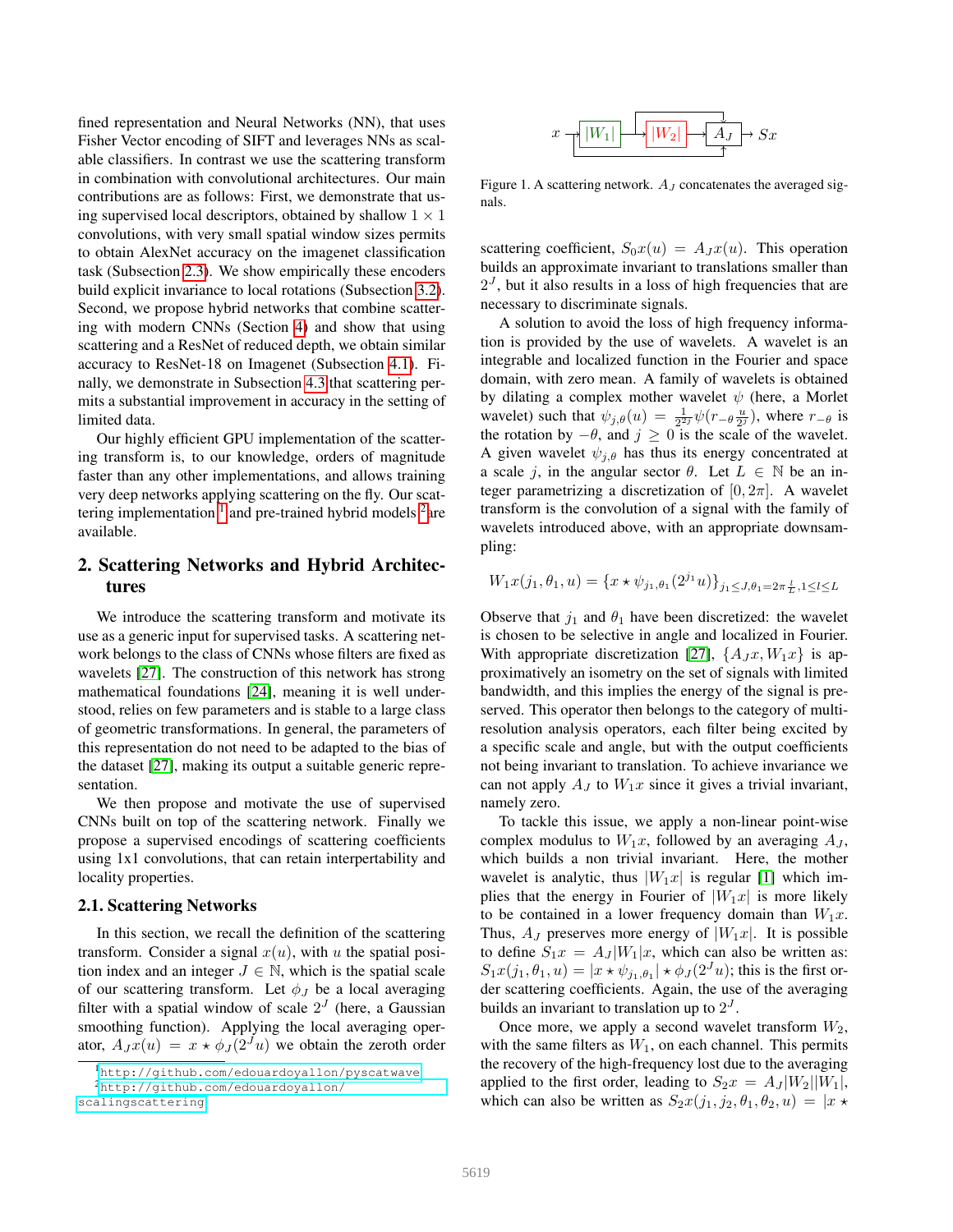$\psi_{j_1,\theta_1} \times \psi_{j_2,\theta_2} \times \phi_J(2^J u)$ . We only compute increasing paths, e.g.  $j_1 < j_2$  because non-increasing paths have been shown to bear no energy [\[6\]](#page-8-4). We do not compute higher order scatterings, because their energy is negligible [\[6\]](#page-8-4). We call  $Sx(u)$  the final scattering coefficient corresponding to the concatenation of the order 0, 1 and 2 scattering coefficients, intentionally omitting the path index of each representation. In the case of colored images, we apply independently a scattering transform to each RGB channel of the image, which means  $Sx(u)$  has a size equal to  $3 \times (1 + JL + \frac{1}{2}J(J - 1)L^2)$ , and the original image is down-sampled by a factor  $2^J$  [\[6\]](#page-8-4).

This representation is proved to linearize small deformations [\[24\]](#page-9-9) of images, be non-expansive and almost complete [\[10,](#page-8-6) [5\]](#page-8-7), which makes it an ideal input to a deep network algorithm, that can build invariants to this local variability via a first linear operator. We discuss it as an ideal initialization in the next subsection.

#### 2.2. Cascading a supervised Deep architecture

We now motivate the use of a supervised architecture on top of a scattering network. Scattering transforms have yielded excellent numerical results [\[6\]](#page-8-4) on datasets where the variabilities are completely known, such as MNIST or FERET. In these task, the problems encountered are linked to sample and geometric variance and handling these variances leads to solving these problems. However, in classification tasks on more complex image datasets, such variabilities are only partially known as there are also non geometrical intra-class variabilities. Although applying the scattering transform on datasets like CIFAR or Caltech leads to nearly state-of-the-art results in comparison to other unsupervised representations there is a large gap in performance when comparing to supervised representations [\[27\]](#page-9-11). CNNs fill in this gap, thus we consider the use of deep neural networks utilizing generic scattering representations in order to reduce more complex variabilities than geometric ones.

Recent works [\[25,](#page-9-13) [7,](#page-8-8) [17\]](#page-8-9) have suggested that deep networks could build an approximation of the group of symmetries of a classification task and apply transformations along the orbits of this group, like convolutions. This group of symmetry corresponds to some of the non-informative intra class variabilities, which must be reduced by a supervised classifier. [\[25\]](#page-9-13) motivates that to each layer corresponds an approximated Lie group of symmetry, and this approximation is progressive, in the sense that the dimension of these groups is increasing with depth. For instance, the main linear Lie group of symmetry of an image is the translation group,  $\mathbb{R}^2$ . In the case of a wavelet transform obtained by rotation of a mother wavelet, it is possible to recover a new subgroup of symmetry after a modulus non-linearity, the rotation  $SO_2$ , and the group of symmetry at this layer is the roto-translation group:  $\mathbb{R}^2 \ltimes SO_2$ . If no non-linearity was

applied, a convolution along  $\mathbb{R}^2 \ltimes SO_2$  would be equivalent to a spatial convolution. Discovering explicitly the next new and non-geometrical groups of symmetry is however a difficult task [\[17\]](#page-8-9); nonetheless, the roto-translation group seems to be a good initialization for the first layers. In this work, we investigate this hypothesis and avoid learning those well-known symmetries.

Thus, we consider two types of cascaded deep network on top of scattering. The first, referred to as the *Shared Local Encoder* (SLE), learns a supervised local encoding of the scattering coefficients. We motivate and describe the SLE in the next subsection as an intermediate representation between unsupervised local pipelines, widely used in computer vision prior to 2012, and modern supervised deep feature learning approaches. The second, referred to as a hybrid CNN, is a cascade of a scattering network and a standard CNN architecture, such as a ResNet [\[13\]](#page-8-0). In the sequel we empirically analyse hybrid CNNs, which permits to greatly reduce the spatial dimensions on which convolutions are learned and can reduce sample complexity.

## <span id="page-2-0"></span>2.3. Shared Local Encoder for Scattering Representations

We now discuss the spatial support of different approaches, in order to motivate our local encoder for scattering. In CNNs constructed for large scale image recognition, the representations at a specific spatial location and depth depend upon large parts of the initial input image and thus mixes global information. For example, at depth 2 of [\[19\]](#page-8-2), the effective spatial support of the corresponding filter is already 32 pixels (out of 224). The specific representations derived from CNNs trained on large scale image recognition are often used as representations in other computer vision tasks or datasets [\[40,](#page-9-14) [43\]](#page-9-1).

On the other hand prior to 2012 local encoding methods led to state of the art performance on large scale visual recognition tasks [\[30\]](#page-9-6). In these approaches local neighborhoods of an image were encoded using method such as SIFT descriptors [\[23\]](#page-9-5), HOG [\[9\]](#page-8-10), and wavelet transforms [\[32\]](#page-9-15). They were also often combined with an unsupervised encoding, such as sparse coding [\[4\]](#page-8-11) or Fisher Vectors(FVs) [\[30\]](#page-9-6). Indeed, many works in classical image processing or classification [\[18,](#page-8-12) [4,](#page-8-11) [30,](#page-9-6) [28\]](#page-9-12) suggests that the local encoding of an image permit to describe efficiently an image. Additionally for some algorithms that rely on local neighbourhoods, the use of local descriptors is essential [\[23\]](#page-9-5). Observe that a representation based on local non overlapping spatial neighborhood is simpler to analyze, as there is no ad-hoc mixing of spatial information. Nevertheless, on large scale classification, this approach was surpassed by fully supervised learned methods [\[19\]](#page-8-2).

We show that it is possible to apply, a similarly local, yet supervised encoding algorithm to a scattering transform, as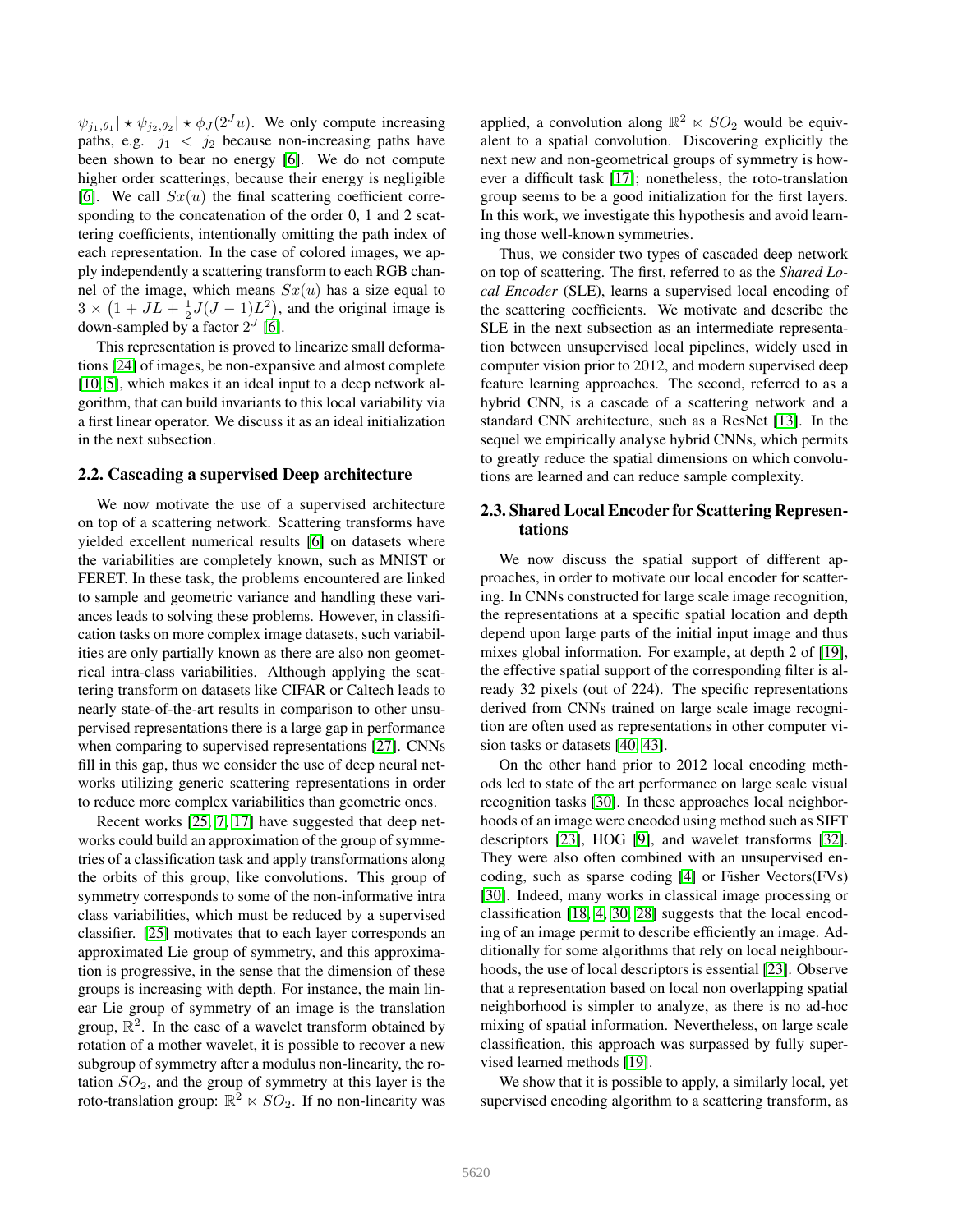| <b>Method</b>   | Top 1 | Top 5 |
|-----------------|-------|-------|
| $FV + FC$ [28]  | 55.6  | 78.4  |
| $FV + SVM$ [30] | 54.3  | 74.3  |
| AlexNet         | 56.9  | 80.1  |
| $Scat + SLE$    | 57.0  | 79.6  |

Table 1. Top 1 and Top 5 percentage accuracy reported from one single crop on ILSVRC2012. We compare to other local encoding methods, and SLE outperforms them. [\[28\]](#page-9-12) single-crop result was provided by private communication.

suggested in the conclusion of [\[28\]](#page-9-12). First observe that at each spatial position u, a scattering coefficient  $S(u)$  corresponds to a descriptor of a local neighborhood of spatial size  $2<sup>J</sup>$ . As explained in the first Subsection [2.1,](#page-1-2) each of our scattering coefficients are obtained using a stride of  $2<sup>J</sup>$ , which means the final representation can be interpreted as a non-overlapping concatenation of descriptors. Then, let  $f$  be a cascade of fully connected layers that we identically apply on each  $Sx(u)$ . Then f is a cascade of CNN operators with spatial support size  $1 \times 1$ , thus we write  $fSx \triangleq \{f(Sx(u))\}_u$ . In the sequel, we do not make any distinction between the  $1 \times 1$  CNN operators and the operator acting on Sx(u), ∀u. We refer to f as a *Shared Local Encoder.* We note that similarly to Sx, fSx corresponds to non-overlapping encoded descriptors. To learn a supervised classifier on a large scale image recognition task, we cascade fully connected layers on top of the SLE.

Combined with a scattering network, the supervised SLE, has several advantages. Since the input corresponds to scattering coefficients, whose channels are structured, the first layer of  $f$  is as well structured. We further explain and investigate this first layer in Subsection [3.2.](#page-4-0) Unlike standard CNNs, there is no linear combinations of spatial neighborhoods of the different feature maps, thus the analysis of this network need only focus on the channel axis. Observe that if f was fed with raw images, for example in gray scale, it could not build any non-trivial operation except separating different level sets of these images.

In the next section, we investigate empirically this supervised SLE trained on the ILSVRC2012 dataset.

## 3. Local Encoding of Scattering

We evaluate the supervised SLE on the Imagenet ILSVRC2012 dataset. This is a large and challenging natural color image dataset consisting of 1.2 million training images and 50, 000 validation images, divided into 1000 classes. We then show some unique properties of this network and evaluate its features on a separate task.

#### <span id="page-3-1"></span>3.1. Shared Local Encoder on Imagenet

We first describe our training pipeline, which is similar to [\[42\]](#page-9-16). We trained our network for 90 epochs to minimize



<span id="page-3-0"></span>Figure 2. Architecture of the SLE, which is a cascade of 3 1  $\times$ 1 convolutions followed by 3 fully connected layers. The ReLU non-linearity are included inside the  $F_i$  blocks for clarity.

the standard cross entropy loss, using SGD with momentum 0.9 and a batch size of 256. We used a weight decay of 1 × 10−<sup>4</sup> . The initial learning rate is 0.1, and is dropped off by 0.1 at epochs 30, 50, 70, 80. During the training process, each image is randomly rescaled, cropped, and flipped as in [\[13\]](#page-8-0). The final crop size is  $224 \times 224$ . At testing, we rescale the image to a size of 256, and extract a center crop of size  $224 \times 224$ .

We use an architecture which consists of a cascade of a scattering network, a SLE  $f$ , followed by fully connected layers. Figure [2](#page-3-0) describes our architecture. We select the parameter  $J = 4$  for our scattering network, which means the output representation has size  $\frac{224}{2^4} \times \frac{224}{2^4} = 14 \times 14$  spatially and 1251 in the channel dimension.  $f$  is implemented as 3 layers of 1x1 convolutions  $F_1, F_2, F_3$  with layer size 1024. There are 2 fully connected layers of ouput size 1524. For all learned layers we use batch normalization [\[16\]](#page-8-13) followed by a ReLU [\[19\]](#page-8-2) non-linearity. We compute the mean and variance of the scattering coefficients on the whole Imagenet, and standardized each spatial scattering coefficients with it.

Table [3.1](#page-3-0) reports our numerical accuracies obtained with a single crop at testing, compared with local encoding methods, and the AlexNet that was the state-of-the-art approach in 2012. We obtain 20.4% at Top 5 and 43.0% Top 1 errors. The performance is analogous to the AlexNet [\[19\]](#page-8-2). In term of architecture, our hybrid model is analogous, and comparable to that of [\[30,](#page-9-6) [28\]](#page-9-12), for which SIFT features are extracted followed by FV [\[31\]](#page-9-7) encoding. Observe the FV is an unsupervised encoding compared to our supervised encoding. Two approaches are then used: either the spatial localization is handled either by a Spatial Pyramid Pooling [\[20\]](#page-9-17), which is then fed to a linear SVM, either the spatial variables are directly encoded in the FVs, and classified with a stack of four fully connected layers. This last method is a major difference with ours, as the obtained descriptor does not have a spatial indexing anymore which are instead quantified. Furthermore, in both case, the SIFT are densely extracted which correspond to approximatively  $2\,10^4$  descriptors, whereas in our case, only  $14^2 = 196$  scat-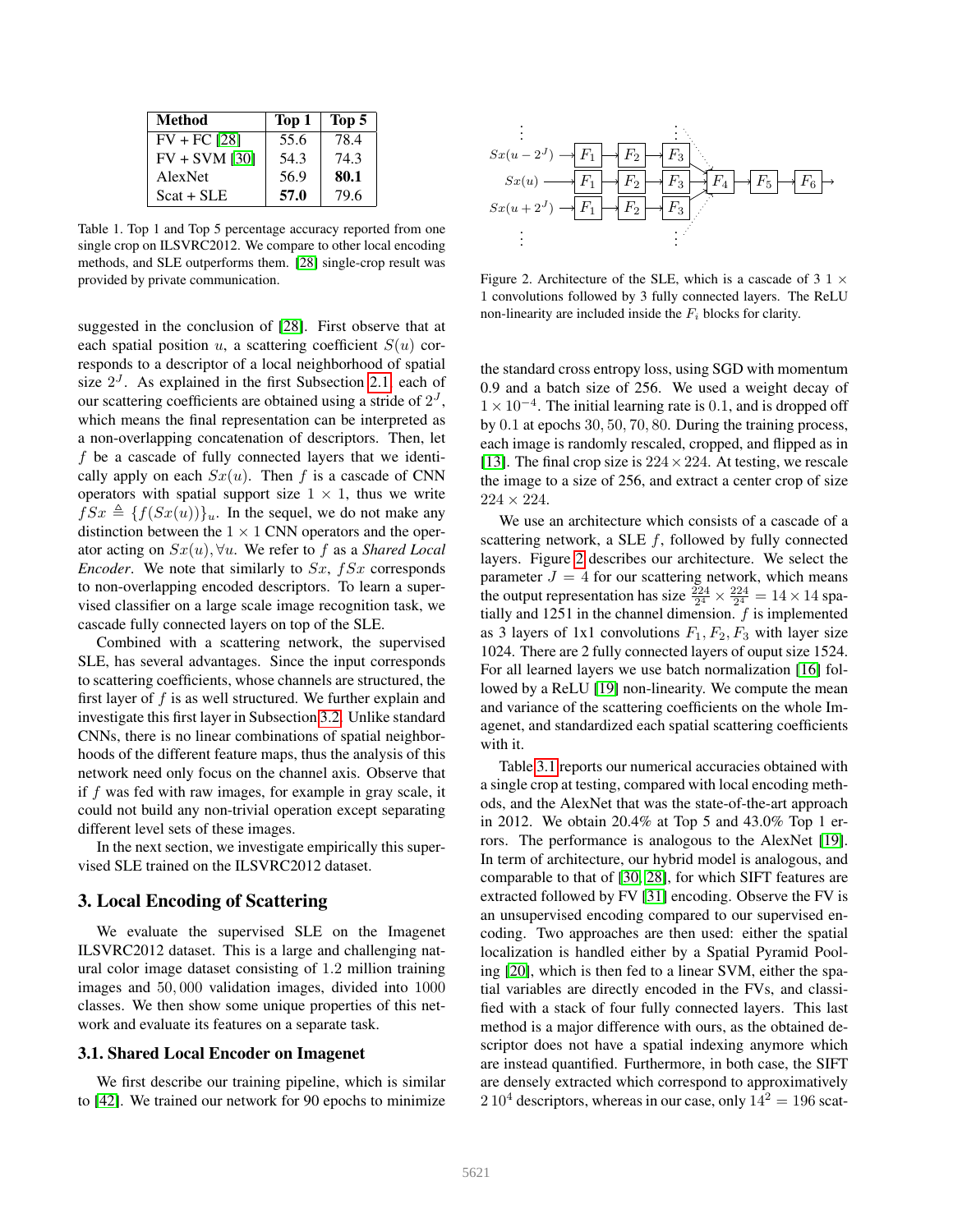tering coefficients are extracted. Indeed, we tackle the nonlinear aliasing (due to the fact the scattering transform is not oversampled) via random cropping during training, allowing to build an invariant to small translations. In Top 1, [\[30\]](#page-9-6) and [\[28\]](#page-9-12) obtain respectively 44.4% and 45.7%. Our method brings a substantial improvement of 1.4% and 2.7% respectively.

The BVLC AlexNet<sup>[3](#page-4-1)</sup> obtains a of  $43.1\%$  single-crop Top 1 error, which is nearly equivalent to the 43.0% of our SLE network. The AlexNet has 8 learned layers and as explained before, large receptive fields. On the contrary, our training pipeline consists in 6 learned layers with constant receptive field of size  $16 \times 16$ , except for the fully connected layers that build a representation mixing spatial information from different locations. This is a surprising result, as it seems to suggest context information is only necessary at the very last layers, to reach AlexNet accuracy.

We study briefly the local SLE, which has only a spatial extent of  $16 \times 16$ , as a generic local image descriptor. We use the Caltech-101 benchmark which is a dataset of 9144 image and 102 classes. We followed the standard protocol for evaluation [\[4\]](#page-8-11) with 10 folds and evaluate per class accuracy, with 30 training samples per class, using a linear SVM used with the SLE descriptors. Applying our raw scattering network leads to an accuracy of  $62.8 \pm 0.7$ , and the outputs features from  $F_1, F_2, F_3$  brings respectively an absolute improvement of 13.7, 17.3, 20.1. The accuracy of the final SLE descriptor is thus  $82.9 \pm 0.4$ , similar to that reported for the final AlexNet final layer in [\[43\]](#page-9-1) and sparse coding with SIFT [\[4\]](#page-8-11). However in both cases spatial variability is removed, either by Spatial Pyramid Pooling [\[20\]](#page-9-17), or the cascade of large filters. By contrasts the concatenation of SLE descriptors are completely local. Similarly, the scattering network combined with a ResNet-10 introduced in the next section, and followed by a linear SVM achieves 87.7 on Caltech-101, yet this descriptor is not local.

## <span id="page-4-0"></span>3.2. Interprating SLE's first layer

Finding structure in the kernel of the layers of depth less than 2 [\[39,](#page-9-2) [43\]](#page-9-1) is a complex task, and few empirical analyses exist that shed light on the structure [\[17\]](#page-8-9) of deeper layers. A scattering transform with scale  $J$  can be interpreted as a CNN with depth  $J$  [\[27\]](#page-9-11), whose channels indexes correspond to different scattering frequency indexes, which is a structuration. This structure is consequently inherited by the first layer  $F_1$  of our SLE  $f$ . We analyse  $F_1$  and show that it builds explicitly invariance to local rotations, yet also that the Fourier bases associated to rotation are a natural bases of our operator. It is a promising direction to understand the nature of the two next layers.

We first establish some mathematical notions linked to



<span id="page-4-2"></span>Figure 3. Histogram of  $\hat{F}_1$  amplitude for first and second order coefficients. The vertical lines indicate a threshold that is used in Subsection [3.2](#page-4-0) to sparsify  $\hat{F}_1$ . Best viewed in color.



<span id="page-4-3"></span>Figure 4. Energy  $\Omega_1\{F\}$  (left) and  $\Omega_2\{F\}$  (right) from Eq. [1](#page-5-2) for given angular frequencies. Best viewed in color.

the rotation group that we use in our analysis. For the sake of clarity, we do not consider the roto-translation group. For a given input image x, let  $r_{\theta} \cdot x(u) \triangleq x(r_{-\theta}(u))$  be the image rotated by angle  $\theta$ , which corresponds to the linear action of rotation on images. Observe the scattering representation is covariant with the rotation in the following sense:

$$
S_1(r_{\theta}.x)(\theta_1, u) = S_1 x(\theta_1 - \theta, r_{-\theta}u) \triangleq r_{\theta}.(S_1 x)(\theta_1, u)
$$
  
\n
$$
S_2(r_{\theta}.x)(\theta_1, \theta_2, u) = S_2 x(\theta_1 - \theta, \theta_2 - \theta, r_{-\theta}u)
$$
  
\n
$$
\triangleq r_{\theta}.(S_2 x)(\theta_1, \theta_2, u)
$$

Besides, in the case of the second order coefficients,  $(\theta_1, \theta_2)$ is covariant with rotations, but  $\theta_2 - \theta_1$  is an invariant to rotation that correspond to a relative rotation.

Unitary representation framework [\[36\]](#page-9-18) permits the building of a Fourier transform on compact group, like rotations. It is even possible to build a scattering transform on the rototranslation group [\[33\]](#page-9-10). Fourier analysis permits the measurement of the smoothness of the operator and, in the case of CNN operator, it is a natural basis.

We can now numerically analyse the nature of the operations performed along angle variables by the first layer  $F_1$  of f, with output size  $K = 1024$ . Let us define as  ${F_1^0S_0x, F_1^1S_1x, F_1^2S_2x}$  the restrictions of  $F_1$  to the order 0,1,2 scattering coefficients respectively. Let  $1 \leq k \leq K$ an index of a feature channel and  $1 \leq c \leq 3$  the color index. In this case,  $F_1^0 S_0 x$  is simply the weights associated to the smoothing  $S_0x$ .  $F_1^1S_1x$  depends only  $(k, c, j_1, \theta_1)$ , and  $F_1^2$ 

<span id="page-4-1"></span><sup>3</sup>https://github.com/BVLC/caffe/wiki/Models-accuracy-on-ImageNet-2012-val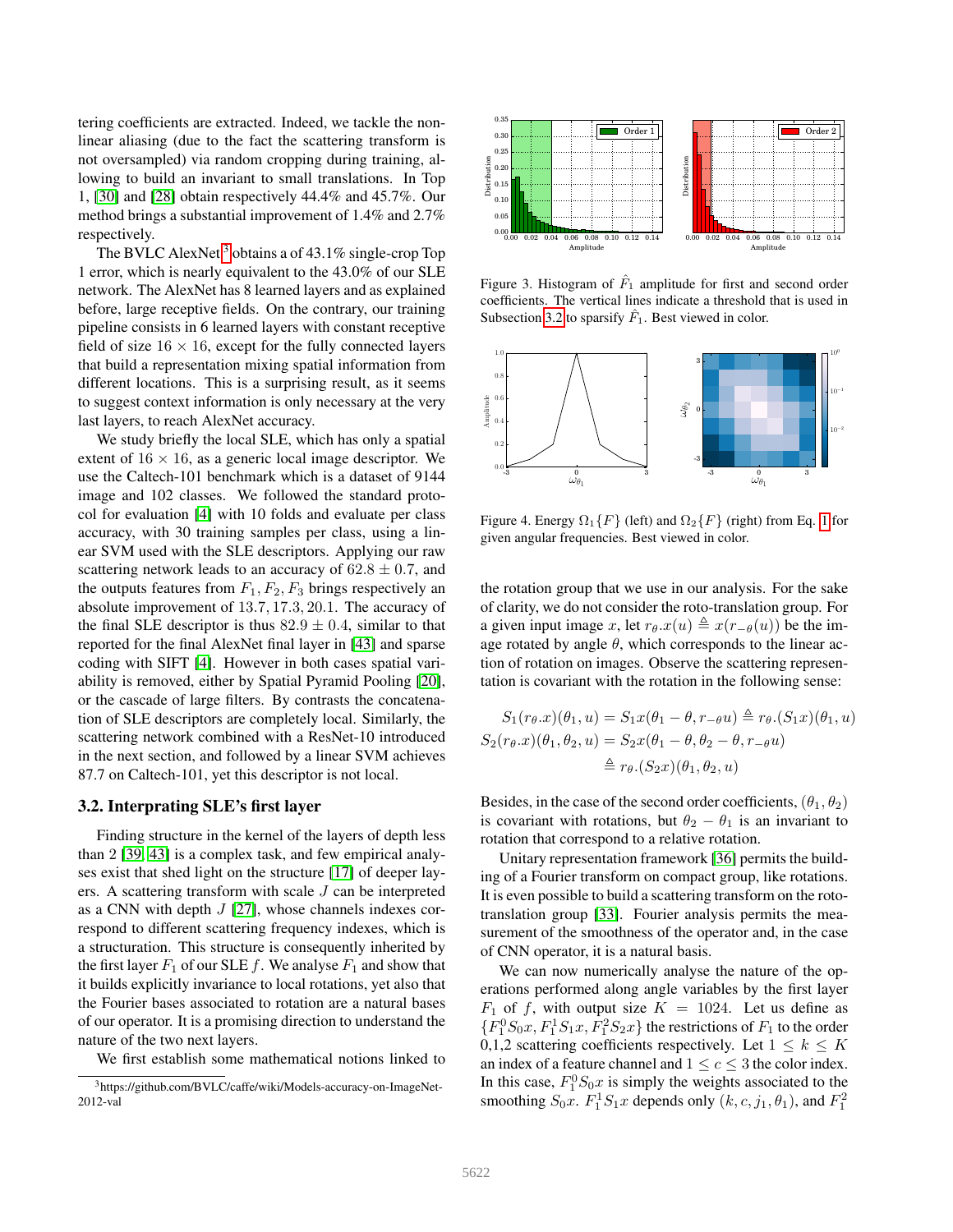depends on  $(k, c, j_1, j_2, \theta_1, \theta_2)$ . We would like to characterize the smoothness of these operators with respect to the variables  $(\theta_1, \theta_2)$ , because Sx is covariant to rotations.

To this end, we define by  $\hat{F}^1_1, \hat{F}^2_1$  the Fourier transform of these operators along the variables  $\theta_1$  and  $(\theta_1, \theta_2)$  respectively. These operator are expressed in the tensorial Frequency domain, which corresponds to a change of basis. In this experiment, we normalized each filter of  $F$  such that they have a  $\ell_2$  norm equal to 1, and each order of the scattering coefficients are normalized as well. Figure [3](#page-4-2) shows the distribution of the amplitude of  $\hat{F}_1^1, \hat{F}_2^2$ . We observe that the distribution is shaped as a Laplace distribution, which is an indicator of sparsity.

To illustrate that this is a natural basis we explicitly sparsify this operator in its frequency basis and verify that empirically the network accuracy is minimally changed. We do this by thresholding by  $\epsilon$  the coefficients of the operators in the Fourier domain. Specifically we replace the operators  $\hat{F}_1^1$ ,  $\hat{F}_1^2$  by  $1_{|\hat{F}_1^1| > \epsilon} \hat{F}_1^1$  and  $1_{|\hat{F}_1^2| > \epsilon} \hat{F}_1^2$ . We select an  $\epsilon$ that sets  $80\%$  of the coefficients to 0, which is indicated on Figure [3.](#page-4-2) *Without retraining* our network performance degrades by only an absolute value of 2% worse on Top 1 and Top 5 ILSVRC2012. We have thus shown that this basis permits a sparse approximation of the first layer,  $F_1$ . We now show evidence that this operator builds an explicit invariant to local rotations.

To aid our analysis we introduce the following quantities:

<span id="page-5-2"></span>
$$
\Omega_1 \{ F \}(\omega_1) \triangleq \sum_{k,j_1,c} |\hat{F}_1^1(k,c,j_1,\omega_{\theta_1})|^2 \tag{1}
$$

$$
\Omega_2 \{ F \}(\omega_{\theta_1},\omega_{\theta_2}) \triangleq \sum_{k,c,j_1,j_2} |\hat{F}_1^2(k,c,j_1,j_2,\omega_{\theta_1},\omega_{\theta_2})|^2
$$

They correspond to the energy propagated by  $F_1$  for a given frequency, and permit to quantify the smoothness of our first layer operator w.r.t. the angular variables. Figure [4](#page-4-3) shows variation of  $\Omega_1\{F\}$  and  $\Omega_2\{F\}$  along frequencies. For example, if  $F_1^1$  and  $F_1^2$  were convolutional along  $\theta_1$  and  $(\theta_1, \theta_2)$ , these quantities would correspond to their respective singular values. One sees that the energy is concentrated in the low frequency domain, which indicates that  $F_1$ builds explicitly an invariant to local rotations.

#### <span id="page-5-0"></span>4. Numerical performances of hybrid networks

We now demonstrate cascading modern CNN architectures on top of the scattering network can produce high performance classification systems. We apply hybrid convolutional networks on the Imagenet ILSVRC 2012 dataset as well as the CIFAR-10 dataset and show that they can achieve performance comparable to modern end-to-end learned approaches. We then evaluate the hybrid networks in the setting of limited data by utilizing a subset of CIFAR-10 as well as the STL-10 dataset and show that we can

| <b>Method</b>             | Top 1 | Top 5 | <b>Params</b> |
|---------------------------|-------|-------|---------------|
| AlexNet                   | 56.9  | 80.1  | 61M           |
| $VGG-16[12]$              | 68.5  | 88.7  | 138M          |
| $Scat + Resnet-10 (ours)$ | 68.7  | 88.6  | 12.8M         |
| Resnet-18 (ours)          | 68.9  | 88.8  | 11.7M         |
| Resnet-200 [42]           | 78.3  | 94.2  | 64.7M         |

<span id="page-5-3"></span>Table 2. ILSVRC-2012 validation accuracy (single crop) of hybrid scattering and 10 layer resnet, a comparable 18 layer resnet, and other well known benchmarks. We obtain comparable performance using analogous amount of parameters while learning parameters at a spatial resolution of  $28 \times 28$ 

| Method                              | <b>Accuracy</b> |
|-------------------------------------|-----------------|
| <b>Unsupervised Representations</b> |                 |
| Roto-Scat + SVM $[27]$              | 82.3            |
| ExemplarCNN [11]                    | 84.3            |
| DCGAN <sup>[29]</sup>               | 82.8            |
| $Scat + FC$ (ours)                  | 84.7            |
| <b>Supervised and Hybrid</b>        |                 |
| $Scat + WRN$ (ours)                 | 93.1            |
| Highway network [35]                | 92.4            |
| <b>All-CNN</b> [34]                 | 92.8            |
| WRN 16 - 8 [42]                     | 95.7            |
| WRN 28 - 10 [42]                    | 96.0            |

Table 3. Accuracy of scattering compared to similar architectures on CIFAR10. We set a new state-of-the-art in the unsupervised case and obtain competitive performance with hybrid CNNs in the supervised case.

obtain substantial improvement in performance over analogous end-to-end learned CNNs.

## <span id="page-5-1"></span>4.1. Deep Hybrid CNNs on ILSVRC2012

We showed in the previous section that a SLE followed by FC layers can produce results comparable with the AlexNet [\[19\]](#page-8-2) on the Imagenet classification task. Here we consider cascading the scattering transform with a modern CNN architecture, such as Resnet [\[42,](#page-9-16) [13\]](#page-8-0). We take the Resnet-18 [\[42\]](#page-9-16), as a reference and construct a similar architecture with only 10 layers on top of the scattering network. We utilize a scattering transform with  $J = 3$  such that the CNN is learned over a spatial dimension of  $28 \times 28$  and a channel dimension of 651 (3 color channels of 217 each). The ResNet-18 typically has 4 residual stages of 2 blocks each which gradually decrease the spatial resolution [\[42\]](#page-9-16). Since we utilize the scattering as a first stage we remove two blocks from our model. The network is described in Table [4.](#page-6-1)

We use the same optimization and data augmentation procedure described in Section [3.1](#page-3-1) but with learning rate drops at 30, 60, and 80. We find that, when both methods are trained with the same settings of optimization and data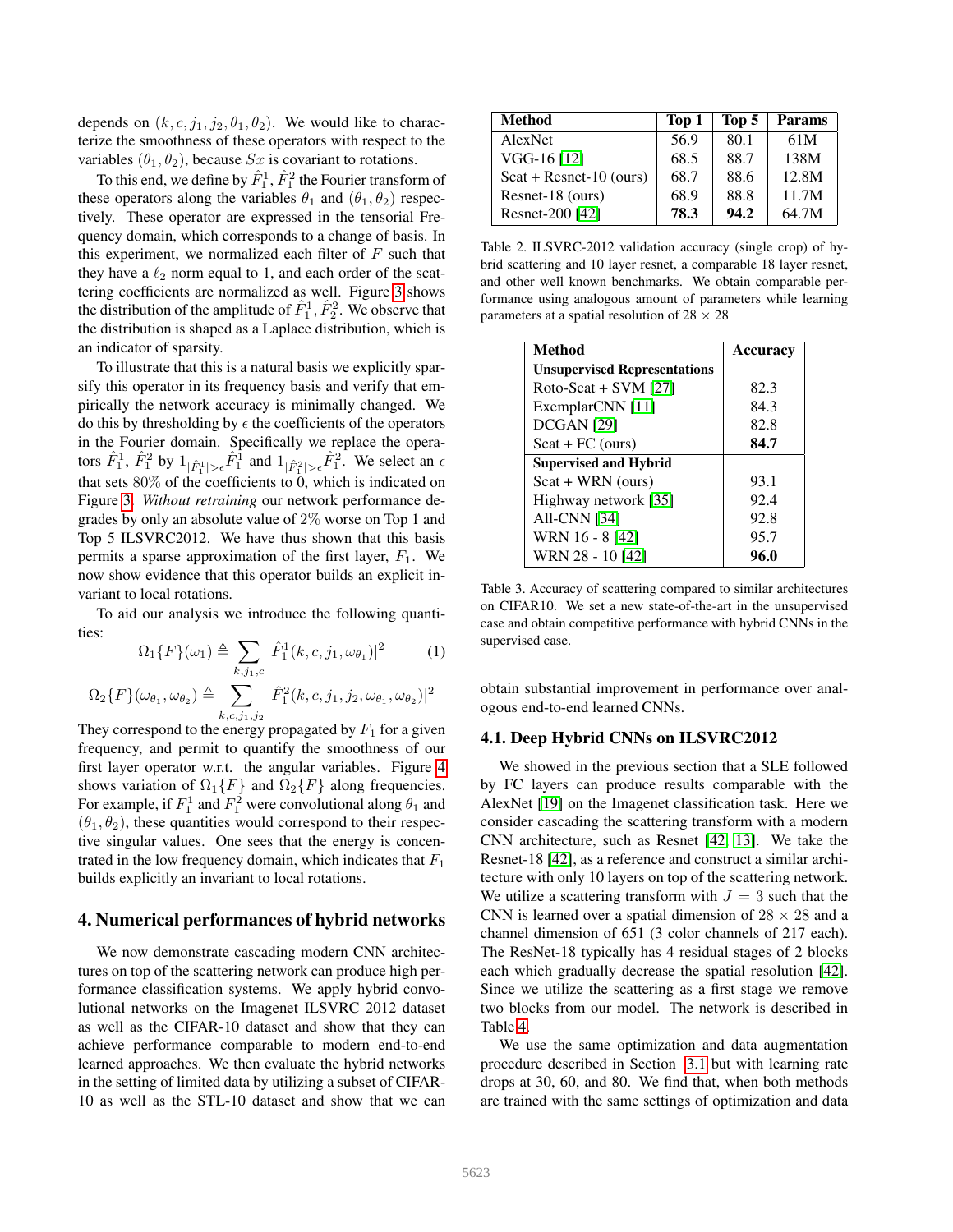| Stage      | Output size    | Stage details                                                   |
|------------|----------------|-----------------------------------------------------------------|
| scattering | $28 \times 28$ | $J = 3,651$ channels                                            |
| conv1      | $28\times28$   | [256]                                                           |
| conv2      | $28\times28$   | $\left[\begin{array}{c} 256 \\ 256 \end{array}\right] \times 2$ |
| conv3      | $14\times14$   | $\begin{bmatrix} 512 \\ 512 \end{bmatrix} \times 2$             |
| avg-pool   | $1 \times 1$   | $[14 \times 14]$                                                |

<span id="page-6-1"></span>Table 4. Structure of Scattering and Resnet-10 used in imagenet experiments. Taking the convention of [\[42\]](#page-9-16) we describe the convolution size and channels in the Stage details

| Stage      | Output size                   | Stage details                                                       |
|------------|-------------------------------|---------------------------------------------------------------------|
| scattering | $8 \times 8$ , $24 \times 24$ | $J=2$                                                               |
| conv1      | $8\times 8$ , $24\times 24$   | $16\times k$ , $32\times k$                                         |
| conv2      | $8\times 8$ , $24\times 24$   | $\begin{bmatrix} 32 \times k \\ 32 \times k \end{bmatrix} \times n$ |
| conv3      | $8\times 8$ , $12\times 12$   | $\begin{bmatrix} 64 \times k \\ 64 \times k \end{bmatrix} \times n$ |
| avg-pool   | $1 \times 1$                  | $[8 \times 8]$ , $[12 \times 12]$                                   |

<span id="page-6-2"></span>Table 5. Structure of Scattering and Wide ResNet hybrid used in small sample experiments. Network width is determined by factor  $k$ . For sizes and stage details if settings vary we list CIFAR-10 and then the STL-10 network information. All convolutions are of size  $3 \times 3$  and the channel width is shown in brackets for both the network applied to STL-10 and CIFAR-10. For CIFAR-10 we use  $n = 2$  and for the larger STL-10 we use  $n = 4$ .

augmentation, and when the number of parameters is similar (12.8M versus 11.7 M) the scattering network combined with a resnet can achieve analogous performance  $(11.4\%)$ Top 5 for our model versus 11.1  $\%$ ), while utilizing fewer layers. The accuracy is reported in Table [2](#page-5-3) and compared to other modern CNNs.

This demonstrates both that the scattering networks does not lose discriminative power and that it can be used to replace early layers of standard CNNs. We also note that learned convolutions occur over a drastically reduced spatial resolution without resorting to pre-trained early layers which can potentially lose discriminative information or become too task specific.

## 4.2. Hybrid Supervised and Unsupervised Representations on CIFAR-10

We now consider the popular CIFAR-10 dataset consisting of colored images composed of  $5 \times 10^4$  images for training, and  $1 \times 10^4$  images for testing divided into 10 classes. We perform two experiments, the first with a cascade of fully connected layers, that allows us to evaluate the scattering transform as an unsupervised representation. In a second experiment, we again use a hybrid CNN architecture with a ResNet built on top of the scattering transform.

For the scattering transform we used  $J = 2$  which means the output of the scattering stage will be  $8 \times 8$  spatially and 243 in the channel dimension. We follow the training procedure prescribed in [\[42\]](#page-9-16) utilizing SGD with momentum of 0.9, batch size of 128, weigh decay of  $5 \times 10^{-4}$ , and modest data augmentation of the dataset by using random cropping and flipping. The initial learning rate is 0.1, and we reduce it by a factor of 5 at epochs 60, 120 and 160. The models are trained for 200 epochs in total. We used the same optimization and data augmentation pipeline for training and evaluation in both case. We utilize batch normalization techniques at all layers which lead to a better conditioning of the optimization [\[16\]](#page-8-13). Table [4.1](#page-5-3) reports the accuracy in the unsupervised and supervised settings and compares them to other approaches.

In the unsupervised comparison we consider the task of classification using only unsupervised features (i.e. for which the classifier is not convolutionnal). Combining the scattering transform with a NN classifier consisting of 3 hidden layers, with width  $1.1 \times 10^4$ , we show that one can obtain a new state of the art classification for the case of unsupervised features. More numerical comparisons with other unsupervised methods, such as random networks, can be found in [\[27\]](#page-9-11). Scattering based approaches outperform all methods utilizing learned and not learned unsupervised features further demonstrating the discriminative power of the scattering network representation.

In the case of the supervised task we compare to stateof-the-art approaches on CIFAR-10, all based on end-to-end learned CNNs. We use a similar hybrid architecture to the successful wide residual network (WRN) [\[42\]](#page-9-16). Specifically we modify the WRN of 16 layers which consists of 4 convolutional stages. Denoting the widening factor,  $k$ , after the scattering output we use a first stage of  $32 \times k$ . We add intermediate  $1 \times 1$  to increase the effective depth, without increasing too much the number of parameters. Finally we apply a dropout of 0.2 as specified in [\[42\]](#page-9-16). Using a width of 32 we achieve an accuracy of 93.1%. This is superior to several benchmarks but performs worse than the original ResNet [\[13\]](#page-8-0) and the wide resnet [\[42\]](#page-9-16). We note that training procedures for learning directly from images, including data augmentation and optimization settings, have been heavily optimized for networks trained directly on natural images, while we use them largely out of the box we do believe there are regularization techniques, normalization techniques, and data augmentation techniques which can be designed specifically for the scattering networks.

### <span id="page-6-0"></span>4.3. Limited samples setting

A major application of a hybrid representation is in the setting of limited data. Here the learning algorithm is lim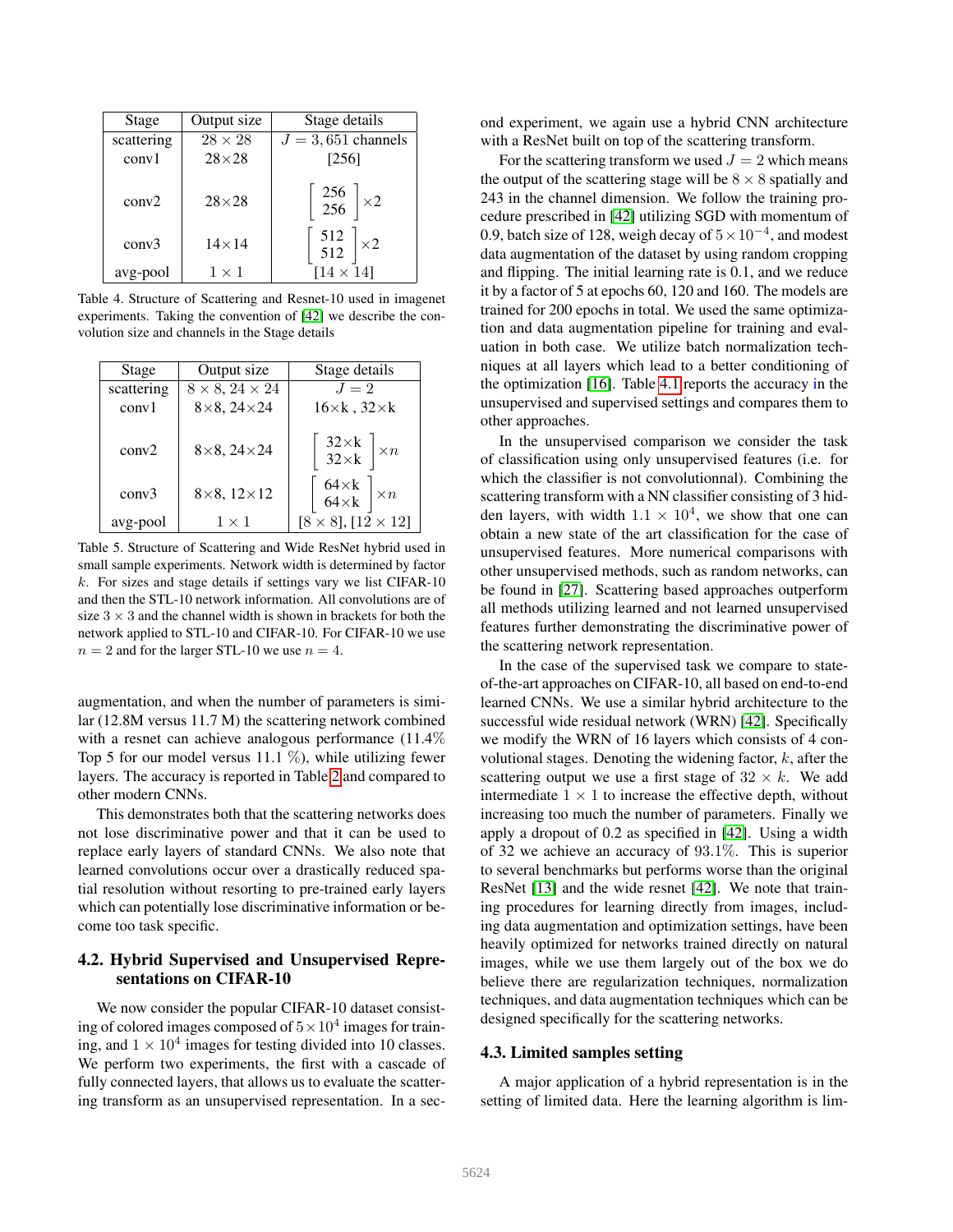ited in the variations it can observe or learn from the data, such that introducing a geometric prior can substantially improve performance. We evaluate our algorithm on the limited sample setting using a subset of CIFAR-10 and the STL-10 dataset.

## 4.3.1 CIFAR-10

We take subsets of decreasing size of the CIFAR dataset and train both baseline CNNs and counterparts that utilize the scattering as a first stage. We perform experiments using subsets of 1000, 500, and 100 samples, that are split uniformly amongst the 10 classes.

We use as a baseline the Wide ResNet [\[42\]](#page-9-16) of depth 16 and width 8, which shows near state-of-the-art performance on the full CIFAR-10 task in the supervised setting. This network consists of 4 stages of progressively decreasing spatial resolution detailed in Table 1 of [\[42\]](#page-9-16). We construct a comparable hybrid architecture that removes a single stage and all strides, as the scattering already down-sampled the spatial resolution. This architecture is described in Table [5.](#page-6-2) Unlike the baseline, refereed from here-on as WRN 16-8, our architecture has 12 layers and equivalent width, while keeping the spatial resolution constant through all stages prior to the final average pooling. We as well incorporate the numerical results obtained via a VGG of depth 16 [\[41\]](#page-9-22) for the sake of comparison.

We use the same training settings for our baseline, WRN 16-8, and our hybrid scattering and WRN-12. The settings are the same as those described for CIFAR-10 in the previous section with the only difference being that we apply a multiplier to the learning rate schedule and to the maximum number of epochs. The multiplier is set to 10,20,100 for the 1000,500, and 100 sample case respectively. For example the default schedule of 60,120,160 becomes 600,1200,1600 for the case of 1000 samples and a multiplier of 10. Finally in the case of 100 samples we use a batch size of 32 in lieu of 128.

Table [6](#page-7-0) corresponds to the averaged accuracy over 5 different subsets, with the corresponding standard error. In this small sample setting, a hybrid network outperforms the purely CNN based baselines, particularly when the sample size is smaller. This is not surprising as we incorporate a geometric prior in the representation.

### 4.3.2 STL-10

The SLT-10 dataset consists of colored images of size  $96 \times$ 96, with only 5000 labeled images in the training set divided equally in 10 classes and 8000 images in the test set. The larger size of the images and the small number of available samples make this a challenging image classification task. The dataset also provides 100 thousand unlabeled images for unsupervised learning. We do not utilize these images

| <b>Method</b> | 100            | 500            | 1000           | Full |
|---------------|----------------|----------------|----------------|------|
| WRN 16-8      | $34.7 \pm 0.8$ | $46.5 \pm 1.4$ | $60.0 \pm 1.8$ | 95.7 |
| VGG 16 [41]   | $25.5 \pm 2.7$ | $46.2 \pm 2.6$ | $56 \pm 1.0$   | 92.6 |
| $Scat + WRN$  | $38.9 \pm 1.2$ | $54.7 + 0.6$   | $62.0 + 1.1$   | 93.1 |

<span id="page-7-0"></span>Table 6. Mean accuracy of a hybrid scattering in a limited sample situation on CIFAR-10 dataset. We find that including a scattering network is significantly better in the smaller sample regime of 500 and 100 samples.

| <b>Method</b>                           | Accuracy       |
|-----------------------------------------|----------------|
| <b>Supervised methods</b>               |                |
| $Scat + WRN 20-8$                       | $76.0 \pm 0.6$ |
| <b>CNN[37]</b>                          | $70.1 \pm 0.6$ |
| <b>Unsupervised methods</b>             |                |
| Exemplar CNN [11]                       | $75.4 \pm 0.3$ |
| Stacked what-where AE [44]              | 74.33          |
| Hierarchical Matching Pursuit (HMP) [3] | $64.5 \pm 1$   |
| Convolutional K-means Network [8]       | $60.1 \pm 1$   |

<span id="page-7-1"></span>Table 7. Mean accuracy of a hybrid CNN on the STL-10 dataset. We find that our model is better in all cases even compared to those utilizing the large unsupervised part of the dataset.

in our experiments, yet we find we are able to outperform all methods which learn unsupervised representations using these unlabeled images, obtaining very competitive results on the STL-10 dataset.

We apply a hybrid convolutional architecture, similar to the one applied in the small sample CIFAR task, adapted to the size of  $96 \times 96$ . The architecture is described in Table [5](#page-6-2) and is similar to that used in the CIFAR small sample task. We use the same data augmentation as with the CIFAR datasets. We apply SGD with learning rate 0.1 and learning rate decay of 0.2 applied at epochs 1500, 2000, 3000, 4000. Training is run for 5000 epochs. We use at training and evaluation the standard 10 folds procedure which takes 1000 training images. The averaged result is reported in Table [7.](#page-7-1) Unlike other approaches we do not use the 4000 remaining training image to perform hyper-parameter tuning on each fold, as this is not representative of small sample situations, instead we train the same settings on each fold. The best reported result in the purely supervised case is a CNN [\[37,](#page-9-23) [11\]](#page-8-15) whose hyper parameters have been automatically tuned using 4000 images for validation achieving 70.1% accuracy. The other competitive methods on this dataset utilize the unlabeled data to learn in an unsupervised manner before applying supervised methods. We also evaluate on the full training set of 5000 images obtaining an accuracy of 87.6%, which is quite higher than 81.3 [\[14\]](#page-8-18), who report 81.3, using unsupervised learning and the full training set. These techniques add several hyper parameters and require an additional engineering process. Applying a hybrid net-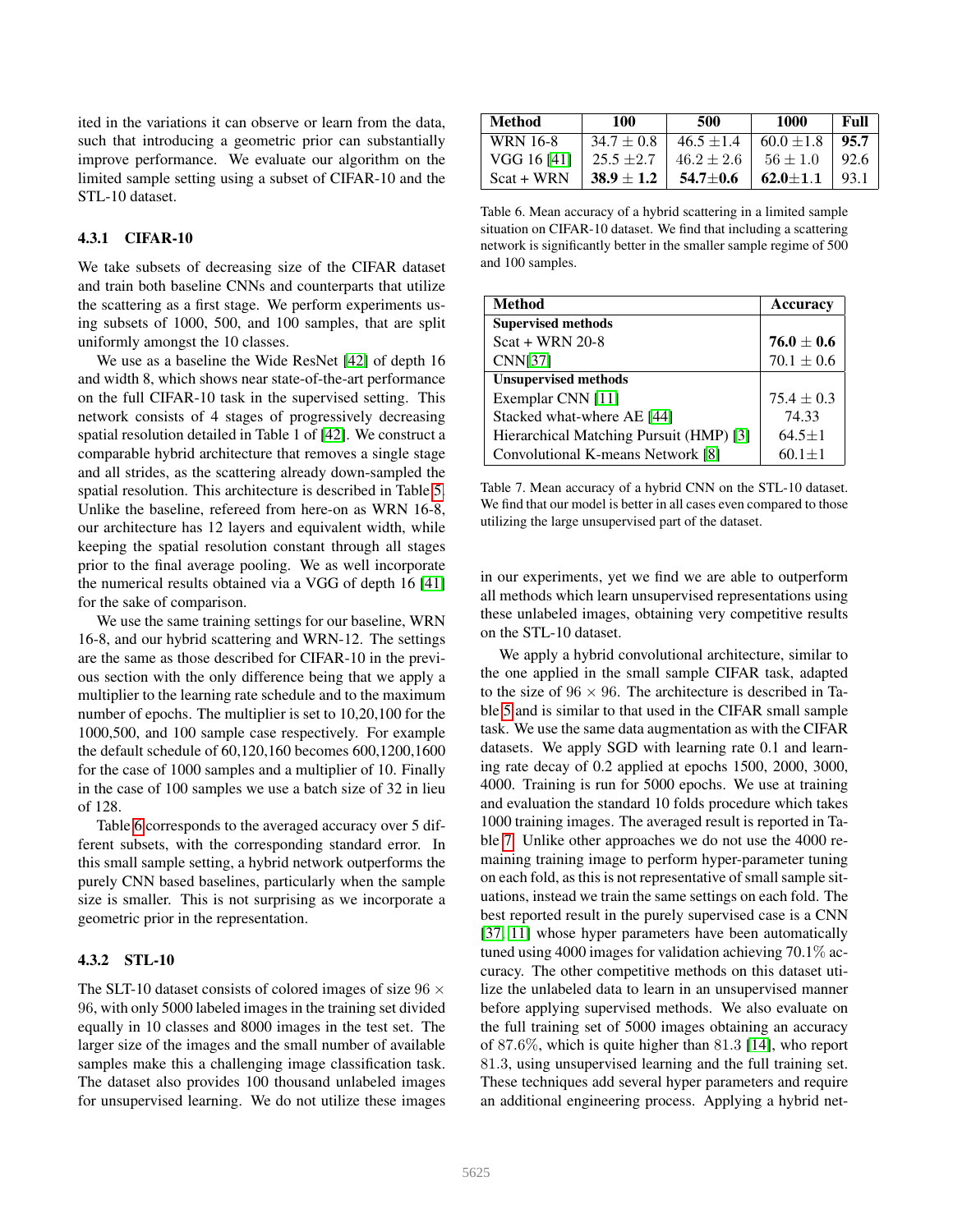work is on the other hand straightforward and is very competitive with all the existing approaches, without using any unsupervised learning. In addition to showing hybrid networks perform well in the small sample regime this results, along with our unsupervised CIFAR-10 result suggest that completely unsupervised feature learning on image data, for downstream discriminative tasks, may still not outperform supervised methods and pre-defined representations. One possible explanation is that in the case of natural images, learning in an unsupervised way more complex variabilities than geometric ones ( e.g the rototranslation group), might be ill-posed.

#### 5. Conclusion

This work demonstrates a competitive approach for large scale visual recognition, based on scattering networks, in particular for ILSVRC2012. When compared with unsupervised representation on CIFAR-10 or small data regimes on CIFAR-10 and STL-10, we demonstrate state-of-the-art results. We build a supervised Shared Local Encoder that permits the scattering networks to surpass other local encoding methods on ILSVRC2012. This network of just 3 learned layers permits analysis on the operation performed.

Our work also suggests that pre-defined features are still of interest and can provide enlightenment on deep learning techniques and to allow them to be more interpretable. Combined with appropriate learning methods, they could permit having more theoretical guarantees that are necessary to engineer better deep models and stable representations.

#### Acknowledgments

The authors would like to thank Mathieu Andreux, Matthew Blaschko, Carmine Cella, Bogdan Cirstea, Michael Eickenberg, Stéphane Mallat for helpful discussions and support. The authors would also like to thank Rafael Marini and Nikos Paragios for use of computing resources. We would like to thank Florent Perronnin for providing important details of their work. This work is funded by the ERC grant InvariantClass 320959, via a grant for PhD Students of the Conseil regional d'Ile-de-France (RDM-IdF), Inter- ´ nal Funds KU Leuven, FP7-MC-CIG 334380, DIGITEO 2013-0788D - SOPRANO, an Amazon Academic Research Award to Matthew Blaschko, and by the Research Foundation - Flanders (FWO) through project number G0A2716N.

#### References

<span id="page-8-5"></span>[1] S. Bernstein, J.-L. Bouchot, M. Reinhardt, and B. Heise. Generalized analytic signals in image processing: comparison, theory and applications. In *Quaternion and Clifford Fourier Transforms and Wavelets*, pages 221–246. Springer, 2013.

- <span id="page-8-3"></span>[2] L. Bo, X. Ren, and D. Fox. Multipath sparse coding using hierarchical matching pursuit. In *Proceedings of the IEEE Conference on Computer Vision and Pattern Recognition*, pages 660–667, 2013.
- <span id="page-8-16"></span>[3] L. Bo, X. Ren, and D. Fox. Unsupervised feature learning for rgb-d based object recognition. In *Experimental Robotics*, pages 387–402. Springer, 2013.
- <span id="page-8-11"></span>[4] Y.-L. Boureau, N. Le Roux, F. Bach, J. Ponce, and Y. LeCun. Ask the locals: multi-way local pooling for image recognition. In *Computer Vision (ICCV), 2011 IEEE International Conference on*, pages 2651–2658. IEEE, 2011.
- <span id="page-8-7"></span>[5] J. Bruna and S. Mallat. Audio texture synthesis with scattering moments. *arXiv preprint arXiv:1311.0407*, 2013.
- <span id="page-8-4"></span>[6] J. Bruna and S. Mallat. Invariant scattering convolution networks. *IEEE transactions on pattern analysis and machine intelligence*, 35(8):1872–1886, 2013.
- <span id="page-8-8"></span>[7] J. Bruna, A. Szlam, and Y. LeCun. Learning stable group invariant representations with convolutional networks. *arXiv preprint arXiv:1301.3537*, 2013.
- <span id="page-8-17"></span>[8] A. Coates and A. Y. Ng. Selecting receptive fields in deep networks. In *Advances in Neural Information Processing Systems*, pages 2528–2536, 2011.
- <span id="page-8-10"></span>[9] N. Dalal and B. Triggs. Histograms of oriented gradients for human detection. In *Computer Vision and Pattern Recognition, 2005. CVPR 2005. IEEE Computer Society Conference on*, volume 1, pages 886–893. IEEE, 2005.
- <span id="page-8-6"></span>[10] I. Dokmanić, J. Bruna, S. Mallat, and M. de Hoop. Inverse problems with invariant multiscale statistics. *arXiv preprint arXiv:1609.05502*, 2016.
- <span id="page-8-15"></span>[11] A. Dosovitskiy, J. T. Springenberg, M. Riedmiller, and T. Brox. Discriminative unsupervised feature learning with convolutional neural networks. In *Advances in Neural Information Processing Systems*, pages 766–774, 2014.
- <span id="page-8-14"></span>[12] S. Han, J. Pool, J. Tran, and W. Dally. Learning both weights and connections for efficient neural network. In *Advances in Neural Information Processing Systems*, pages 1135–1143, 2015.
- <span id="page-8-0"></span>[13] K. He, X. Zhang, S. Ren, and J. Sun. Deep residual learning for image recognition. *arXiv preprint arXiv:1512.03385*, 2015.
- <span id="page-8-18"></span>[14] E. Hoffer, I. Hubara, and N. Ailon. Deep unsupervised learning through spatial contrasting. *arXiv preprint arXiv:1610.00243*, 2016.
- <span id="page-8-1"></span>[15] M. Huh, P. Agrawal, and A. A. Efros. What makes imagenet good for transfer learning? *arXiv preprint arXiv:1608.08614*, 2016.
- <span id="page-8-13"></span>[16] S. Ioffe and C. Szegedy. Batch normalization: Accelerating deep network training by reducing internal covariate shift. *arXiv preprint arXiv:1502.03167*, 2015.
- <span id="page-8-9"></span>[17] J.-H. Jacobsen, E. Oyallon, S. Mallat, and A. W. Smeulders. Multiscale hierarchical convolutional networks. *arXiv preprint arXiv:1703.01775*, 2017.
- <span id="page-8-12"></span>[18] J.J. Koenderink and A.J. Van Doorn. The structure of locally orderless images. *International Journal of Computer Vision*, 31(2-3):159–168, 1999.
- <span id="page-8-2"></span>[19] A. Krizhevsky, I. Sutskever, and G. E. Hinton. Imagenet classification with deep convolutional neural networks. In